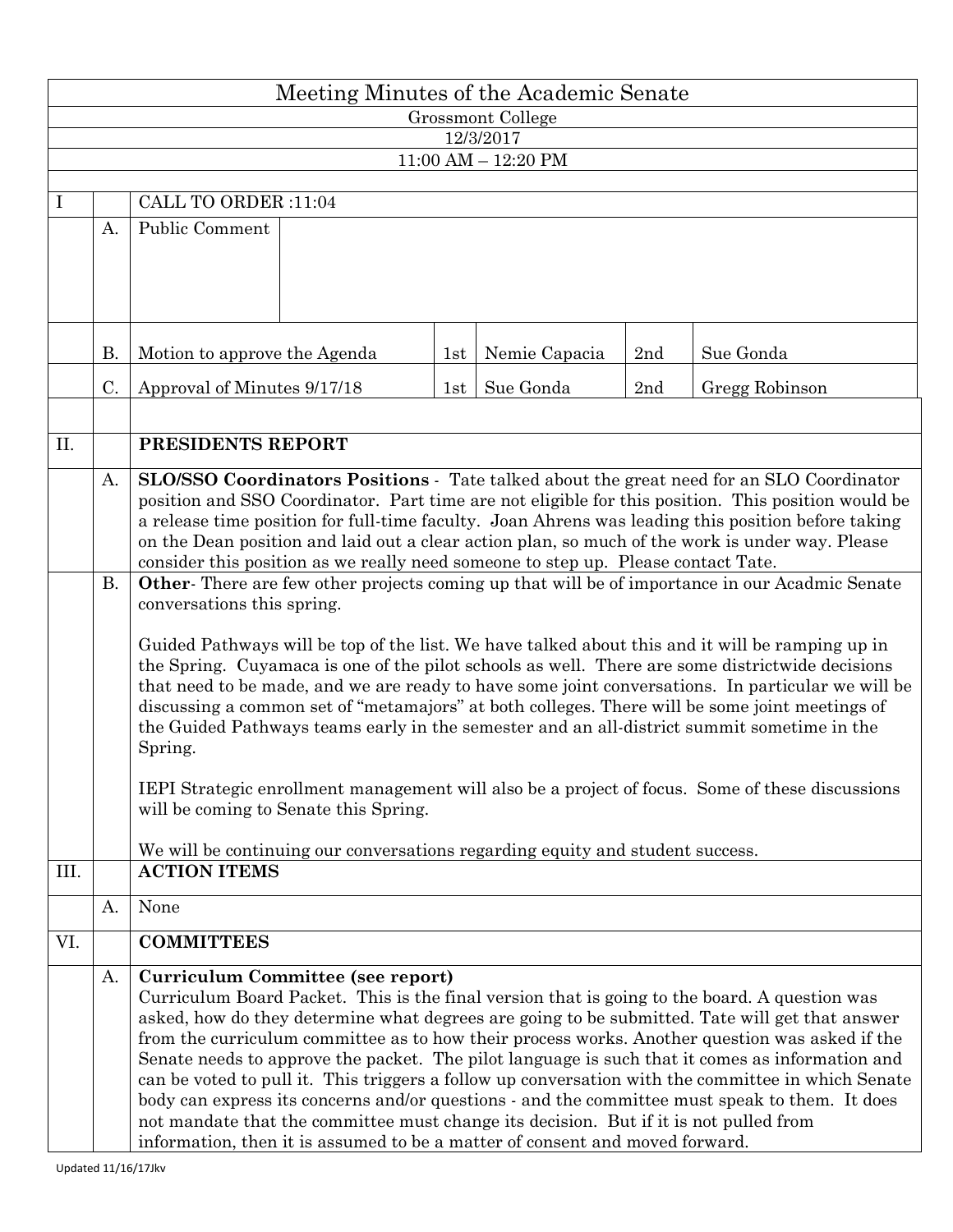|                                          | <b>B.</b> | <b>Academic Senate Election Committee (Steve Davis)</b>                                                                                                                                          |                                                                                                |  |  |  |  |  |  |  |
|------------------------------------------|-----------|--------------------------------------------------------------------------------------------------------------------------------------------------------------------------------------------------|------------------------------------------------------------------------------------------------|--|--|--|--|--|--|--|
|                                          |           | Denise Schulemeyer has been elected as the new Senate President. She gets a partial release in                                                                                                   |                                                                                                |  |  |  |  |  |  |  |
|                                          |           | Spring and will be shadowing Tate over the next semester. In June, after the close of the Spring                                                                                                 |                                                                                                |  |  |  |  |  |  |  |
|                                          |           | Semester, Denise will be the president.                                                                                                                                                          |                                                                                                |  |  |  |  |  |  |  |
|                                          |           |                                                                                                                                                                                                  |                                                                                                |  |  |  |  |  |  |  |
|                                          | C.        | <b>Academic Program Review (Joyce Fries)</b>                                                                                                                                                     |                                                                                                |  |  |  |  |  |  |  |
|                                          |           |                                                                                                                                                                                                  | Joyce Fries is the new Program Review chair taking over for Nate Schaff. Went over the         |  |  |  |  |  |  |  |
|                                          |           | committee members. In the spring we were in the arts, language, communication division. Many<br>had good Student Learning Outcomes but were not necessarily from the broader faculty. They       |                                                                                                |  |  |  |  |  |  |  |
|                                          |           |                                                                                                                                                                                                  |                                                                                                |  |  |  |  |  |  |  |
|                                          |           | need to be engaged in more broadly, not just the chair. We need to focus on closing the loop to<br>using the SLO information and translating it to inform teaching. Another problem is that many |                                                                                                |  |  |  |  |  |  |  |
|                                          |           | people had their SLO's but were not entering them in to TracDat. It was challenging for many to                                                                                                  |                                                                                                |  |  |  |  |  |  |  |
|                                          |           | get into TracDat. We recognize that but still needs to be entered for the purpose of institutional                                                                                               |                                                                                                |  |  |  |  |  |  |  |
|                                          |           | tracking.                                                                                                                                                                                        |                                                                                                |  |  |  |  |  |  |  |
|                                          |           |                                                                                                                                                                                                  |                                                                                                |  |  |  |  |  |  |  |
|                                          |           |                                                                                                                                                                                                  |                                                                                                |  |  |  |  |  |  |  |
|                                          |           | Recognition was given to Departments on their many accomplishments especially Visual Arts and                                                                                                    |                                                                                                |  |  |  |  |  |  |  |
|                                          |           | Humanities getting the best Gallery for the Readers Poll.                                                                                                                                        |                                                                                                |  |  |  |  |  |  |  |
| V.                                       |           | <b>INFORMATIONAL ITEMS</b>                                                                                                                                                                       |                                                                                                |  |  |  |  |  |  |  |
|                                          | A.        | Equity and the 10+1 (Lida Rafia, Pearl Lopez, Shawn Hicks)                                                                                                                                       |                                                                                                |  |  |  |  |  |  |  |
|                                          |           | Follow up from our last meeting. We did not finish with the discussion from our last meeting,                                                                                                    |                                                                                                |  |  |  |  |  |  |  |
|                                          |           |                                                                                                                                                                                                  | particularly with regard the 10+1 aspect. There have been some professional development events |  |  |  |  |  |  |  |
|                                          |           |                                                                                                                                                                                                  | giving us opportunities to have discussions around equity. It is our responsibility to meet    |  |  |  |  |  |  |  |
|                                          |           | students where they are at.                                                                                                                                                                      |                                                                                                |  |  |  |  |  |  |  |
|                                          |           |                                                                                                                                                                                                  |                                                                                                |  |  |  |  |  |  |  |
|                                          |           |                                                                                                                                                                                                  | A video was shown. Last time we talked about what is our role as faculty. How are we making    |  |  |  |  |  |  |  |
|                                          |           |                                                                                                                                                                                                  | customized work for students. We collected the cards from last meeting and went through the    |  |  |  |  |  |  |  |
|                                          |           | responses (available from Lida Rafia, CPIE office).                                                                                                                                              |                                                                                                |  |  |  |  |  |  |  |
|                                          |           | What kind of support do faculty provide to promote equity?                                                                                                                                       |                                                                                                |  |  |  |  |  |  |  |
|                                          |           |                                                                                                                                                                                                  | You want to create comfortable, safe environments, collaborative environments.                 |  |  |  |  |  |  |  |
|                                          |           |                                                                                                                                                                                                  |                                                                                                |  |  |  |  |  |  |  |
|                                          |           | Email the student if they missed too many consecutive days<br>talk about specific barriers they have.                                                                                            |                                                                                                |  |  |  |  |  |  |  |
|                                          |           | Check in with students to see what is going on.                                                                                                                                                  |                                                                                                |  |  |  |  |  |  |  |
|                                          |           |                                                                                                                                                                                                  |                                                                                                |  |  |  |  |  |  |  |
|                                          |           | Also ask yourself who you are, where do you come from. How are you getting feedback from your                                                                                                    |                                                                                                |  |  |  |  |  |  |  |
|                                          |           | students?                                                                                                                                                                                        |                                                                                                |  |  |  |  |  |  |  |
|                                          |           |                                                                                                                                                                                                  |                                                                                                |  |  |  |  |  |  |  |
|                                          |           | $10+1$ how does the $10+1$ fit into the equity success. Potential inequities of the $10+1$ . Discussion                                                                                          |                                                                                                |  |  |  |  |  |  |  |
|                                          |           |                                                                                                                                                                                                  |                                                                                                |  |  |  |  |  |  |  |
|                                          |           |                                                                                                                                                                                                  |                                                                                                |  |  |  |  |  |  |  |
| Meeting Adjourned<br>12:20 <sub>pm</sub> |           |                                                                                                                                                                                                  |                                                                                                |  |  |  |  |  |  |  |
| Next Meeting                             |           |                                                                                                                                                                                                  | February 4, 2019                                                                               |  |  |  |  |  |  |  |